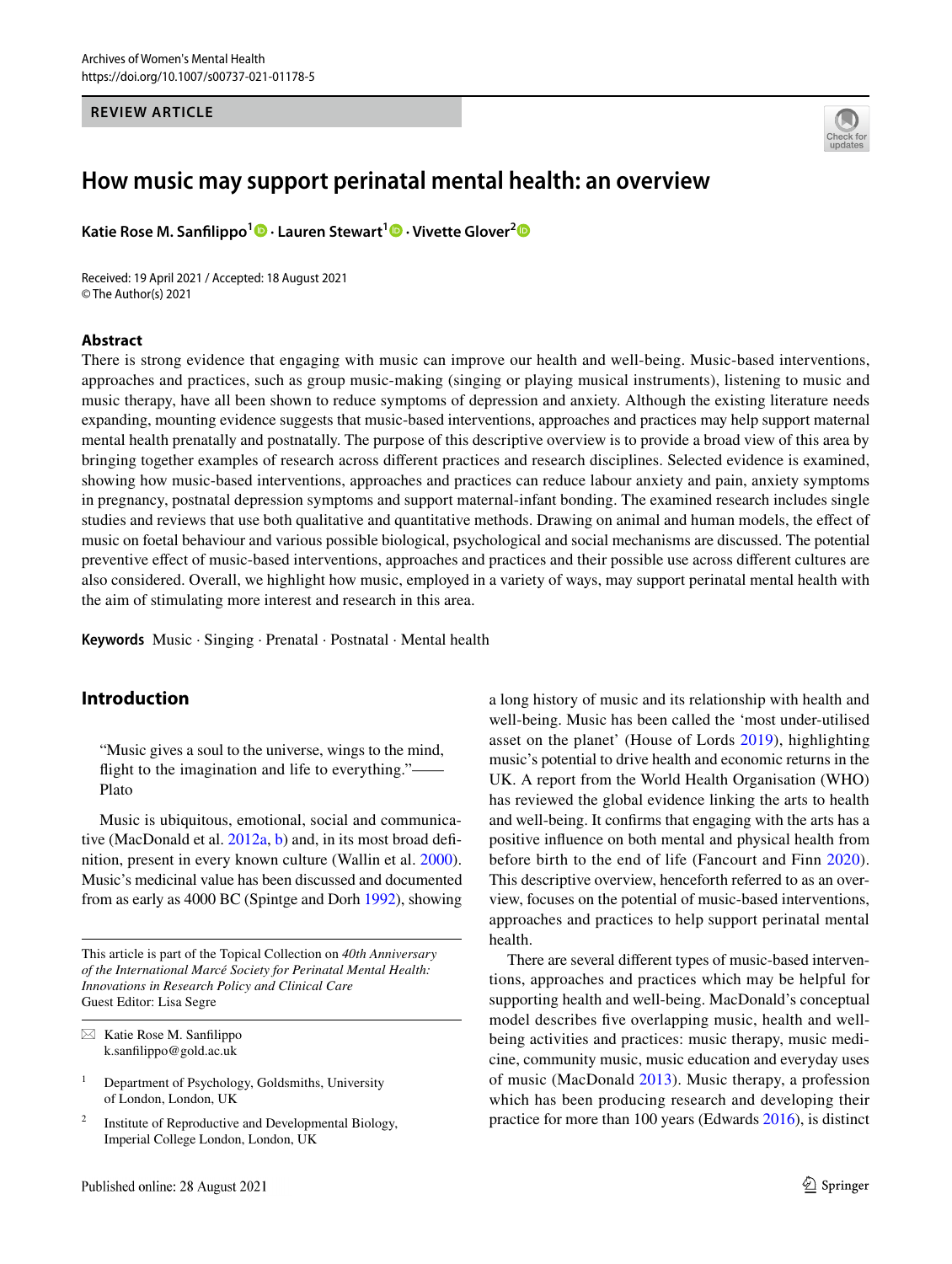in its emphasis on the therapeutic relationship between a trained and licenced music therapist and the client who together work towards achieving a specifc therapeutic goal. Community music focuses on providing the opportunity for musical engagement and its benefts within people's local communities (e.g. community choirs or percussion classes). These types of interventions, activities and practices, while they may influence health outcomes, are different from music therapy in that they are led by community musicians as opposed to licenced music therapists. Music medicine is an approach where 'prescribed music' is used with a specifc health outcome in mind. This typically involves a clinician choosing music for a patient to listen to while in the hospital or while receiving specifc treatment. Music education focuses on the explicit development of conventional music skills. Everyday uses of music, while not a distinct practice, includes the passive and active ways people engage with music. Recent research has shown the positive efect this type of passive music listening can have on people's health and well-being (DeNora [2000](#page-6-2); Sloboda and O'Neill [2001\)](#page-8-2).

While each of these interventions, approaches and practices is distinct, especially in their research, training and practice traditions, there is signifcant overlap in the theoretical basis behind their potential benefts within healthcare settings. For example, all draw on the similar psychological efects of music, including its ability to alter mood (Juslin and Västfäll [2008;](#page-7-4) Lundqvist et al. [2009\)](#page-7-5) and promote the formation of social bonds (Savage et al. [2020\)](#page-8-3). For a more in-depth discussion of the distinctions and overlap between these diferent music-based interventions, activities and practices, see MacDonald ([2013\)](#page-7-3).

Engaging in music through various interventions, approaches and practices has been shown to be benefcial in reducing symptoms of depression and anxiety. For example, a Cochrane review (Aalbers et al. [2017](#page-6-3)) found that music therapy (involving both listening to and making music with a music therapist), as an additional intervention on top of usual treatment, reduced participants' depression and anxiety symptoms when measured by both clinical assessment and self-report. Community group music interventions, such as drumming sessions (Fancourt et al. [2016\)](#page-7-6), have also been found to improve anxiety and depression symptoms in mental health service users in the UK. A frequently studied music activity, used within community music and music therapy, is group singing (Clift [2012;](#page-6-4) Dingle et al. [2019](#page-6-5); Heydon et al. [2020](#page-7-7)). Engaging in group singing has been shown to increase participants' mental health and wellbeing, enjoyment, emotional state, sense of belonging and self-confdence (Williams et al. [2018](#page-8-4)). Group singing has also been shown to promote feelings of social closeness or social bonding (Freeman [2000;](#page-7-8) Dunbar [2012\)](#page-6-6). Research on the impact of music-based interventions, approaches and practices on people's health, mental health and well-being has become a growing area of research interest, inspiring a range of systematic reviews and books on the topic (see Clift [2012](#page-6-4); MacDonald et al. [2012a](#page-7-0); Aalbers et al. [2017;](#page-6-3) Daykin et al. [2018](#page-6-7); Williams et al. [2018](#page-8-4)).

This article is an overview of selected research about music-based interventions, approaches applicable to perinatal mental health. The selected research includes single studies and reviews that use both qualitative and quantitative methods. While recognising the risk of confating across different practices, methods or disciplines, we explicitly draw together examples of research from related but distinct evidence bases and disciplines (MacDonald et al. [2012a](#page-7-0), [b](#page-7-1); Tsiris et al. [2016;](#page-8-5) Sanflippo and Spiro [2017](#page-8-6); Heydon et al. [2020\)](#page-7-7). In fact, the insights that can be gained from taking an interdisciplinary perspective on the role of music in care contexts is the focus of a forthcoming book on musical care throughout the life course (Spiro and Sanflippo[, in press\)](#page-8-7).

For the purposes of this article, this overview focuses on select areas of interest, including the use of music-based interventions, approaches and practices to reduce pain and anxiety during labour, to help reduce anxiety symptoms in pregnancy, to reduce symptoms of postnatal depression, to help foster stronger mother–infant bonding, as a potential preventative approach, and across cultures. Given this overview's focus on perinatal mental health, areas beyond the scope of this paper which will not be covered include, for example, music therapy in the neonatal intensive care unit (Haslbeck [2012;](#page-7-9) Bieleninik et al. [2016;](#page-6-8) Shoemark and Ettenberger [2020\)](#page-8-8) and the musical experience and development of infants (Trehub et al. [1997](#page-8-9); de l'Etoile [2008;](#page-6-9) Trehub [2016](#page-8-10)). There are several systematic and narrative reviews on the use of music-based interventions, approaches and practices to support maternal health and mental health including, e.g. McKinney [\(1990](#page-7-10)), Terry and Terry [\(2012](#page-8-11)), Hollins Martin  $(2014)$  $(2014)$ , Corbijn van Willenswaard et al.  $(2017)$  $(2017)$  $(2017)$ , Wulff et al. [\(2017](#page-8-12)), Parmar [\(2019](#page-7-12)), Yang et al. ([2020](#page-8-13)) and Shimada et al. [2021](#page-8-14). The purpose of this overview is to provide a broader view of this area than is possible in these more targeted reviews. The overarching aim is to stimulate interest and future research by providing examples of research across diferent practices and research disciplines.

## **Benefts of music‑based interventions, approaches and practices during the perinatal period**

Listening to relaxing music has been investigated in many studies related to obstetrics. For example, Buglione et al. ([2020\)](#page-6-11), in a non-blinded randomised control trial, showed that listening to self-selected music over speakers, compared to no music, signifcantly reduced participants' pain level and anxiety during labour when measured by self-report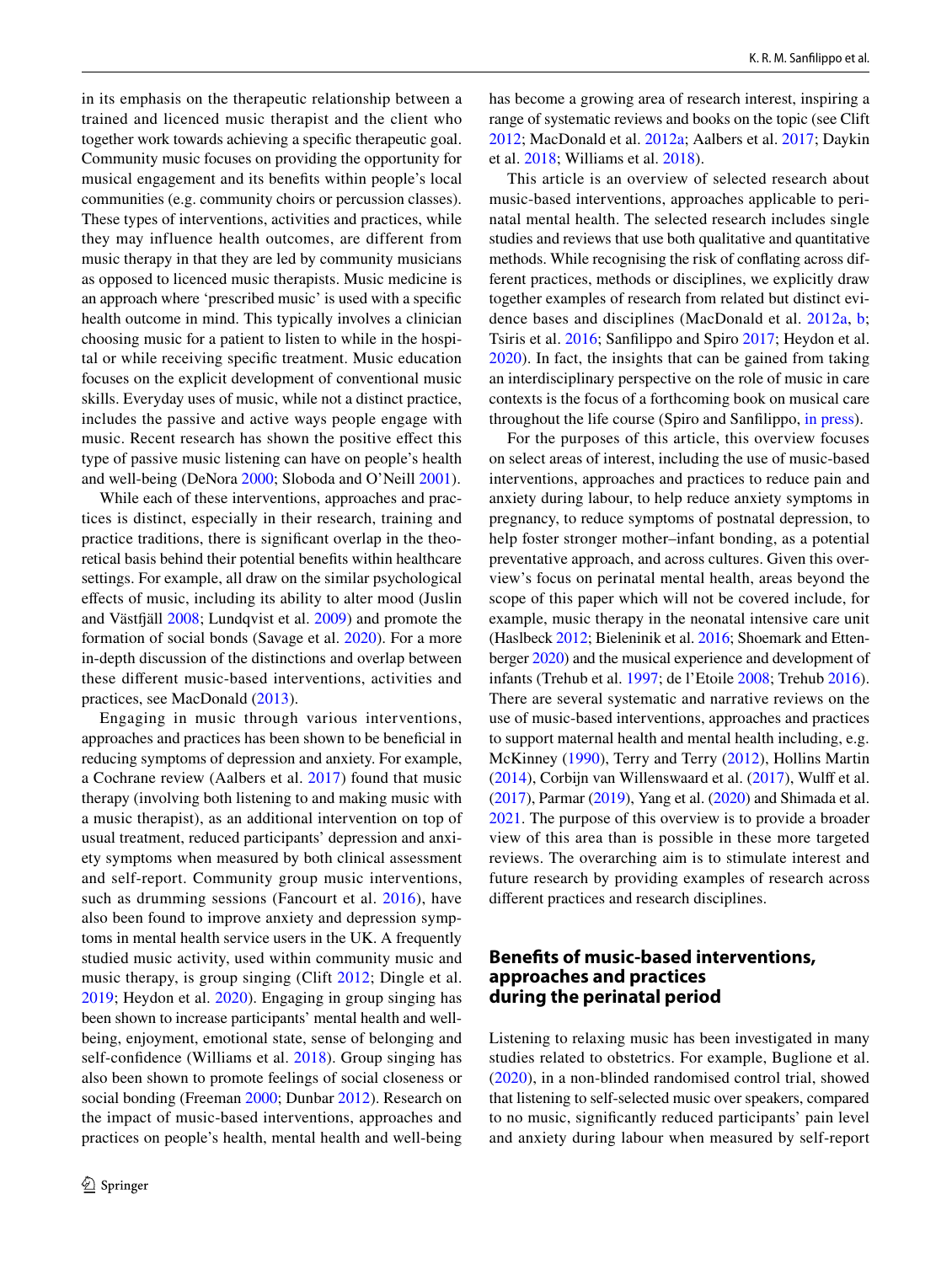visual analogue scales (VAS). In a single-blind randomised control trial, Gönenç and Dikmen ([2020](#page-7-13)) investigated the efect of a music and dance intervention on pain and fear during active labour. The 30-min dance and music intervention involved participants listening to three self-selected songs on headphones while being led by the researcher in dance moves involving moving and circulating the pelvis. This study  $(n=93)$  found that dance and music, and listening to the music alone on headphones, signifcantly reduced self-reported pain and fear during the active phase of labour when compared to standard care. In their review, Wulf et al. ([2017\)](#page-8-12) provide other examples of the use of musicbased interventions in obstetrics, including during caesarean section.

Lin et al.  $(2019)$  $(2019)$  reviewed the effect of listening to music during pregnancy on symptoms of anxiety, evaluating 11 randomised control trials. Although the context (whether participants were at home or in hospital) and music choice (researcher versus self-chosen) varied across studies, a pooled meta-analysis showed that, overall, listening to music did reduce pregnant women's symptoms of anxiety. The study was unable to determine whether the type of music (researcher versus self-chosen) had a signifcant influence on the effect size, and this remains to be clarified by future research. Additionally, the authors point out limitations, including small sample sizes, insufficient description of the musical material used and the predominant use of self-report measures. In another review of fve randomised control trials which collectively included 1261 participants, Corbijn van Willenswaard et al. ([2017\)](#page-6-10) investigated both 'active' approaches, such as group music-making, and 'passive' approaches, such as music listening interventions. Both types of musical engagement were found to signifcantly reduce levels of maternal self-reported anxiety in pregnancy. However, there was no signifcant efect on self-reported general stress or pregnancy-specifc stress. The authors also highlight that the methodological quality of the included studies was moderate to weak. Taken together, these studies suggest that active music-making and music listening may reduce anxiety symptoms in pregnancy; however, more rigours work should be done to understand what may make these interventions successful (e.g. participant vs researcher chosen music) and for what subgroups these types of interventions may be the most beneficial.

There are also studies investigating the effect of musicbased interventions, approaches and practices for reducing depression symptoms in postnatal women, with mounting evidence indicating a potential beneft. Corey et al. ([2019\)](#page-6-12) conducted a qualitative study of both hospitalised antenatal and postnatal women who received a single bedside session with a credentialed music therapist. Participants were referred to music therapy to help reduce stress and anxiety, for emotional support, or for mother–baby bonding support.

The music therapy sessions included tailored interventions and education in relaxation techniques. Music therapy was provided to 223 postpartum and 97 antepartum patients, and using manual thematic coding of repeated concepts, words and phrases, the study found that the programme was feasible and well-received. Patients reported feeling more relaxed, high satisfaction with the sessions and a stronger connection with their baby. The study also reported that health providers and staff were enthusiastic about the use of music therapy within their clinics.

Fancourt and Perkins [\(2018a](#page-6-13)) ran a three-arm randomised control trial which followed 134 women with symptoms of postnatal depression. In this study, they compared the efect of singing group sessions, creative play group sessions and usual care on participants' scores on the Edinburgh Postnatal Depression Scale (EPDS). The singing group sessions and play group sessions were led by the same professional workshop leaders; they lasted for an hour and were held weekly for over 10 weeks. Participants in the singing group listened to songs sung by the leader, sung songs with their babies and created new songs. Participants in the creative play group engaged in sensory play with their babies through arts and crafts and playing games. This study found that women who participated in the singing group sessions had a greater reduction in symptoms compared with women who took part in the non-musical playgroup sessions. Alongside this trial, Perkins et al. ([2018](#page-7-15)) also carried out a qualitative study. At the end of the programme, semi-structured interviews were conducted with 54 participants who took part in the singing group sessions. The participants reported several benefts, including an 'authentic, social and multicultural creative experience', enhanced ability to calm babies and immersive 'me time' for themselves. The group singing intervention also facilitated a sense of achievement and identity and enhanced the mother–infant bond.

Research across ethnomusicology, psychology and music therapy has also shown the potential beneft of music-based interventions to support the mother–infant relationship, usually through maternal singing. Singing acts as a key channel through which meaningful, sensitive and contingent interactions happen between the mother and infant. These musical interactions have been shown to enrich the bond between the mother and her child (Milligan et al. [2003](#page-7-16)). A study conducted in England found that out of a sample of 473 mothers between 1 and 9 months post-birth, 71% of mothers reported listening to music on a daily basis while 87% of mothers reported singing to their babies on a regular basis, with 59% singing to them daily (Fancourt and Perkins [2018b\)](#page-6-14).

Lullabies and play songs are found in all known cultures (Trehub and Trainor [1998](#page-8-15)), making them an important musical source for intervention, approach and practice development around the perinatal period. These types of songs are usually sung in an infant-directed manner where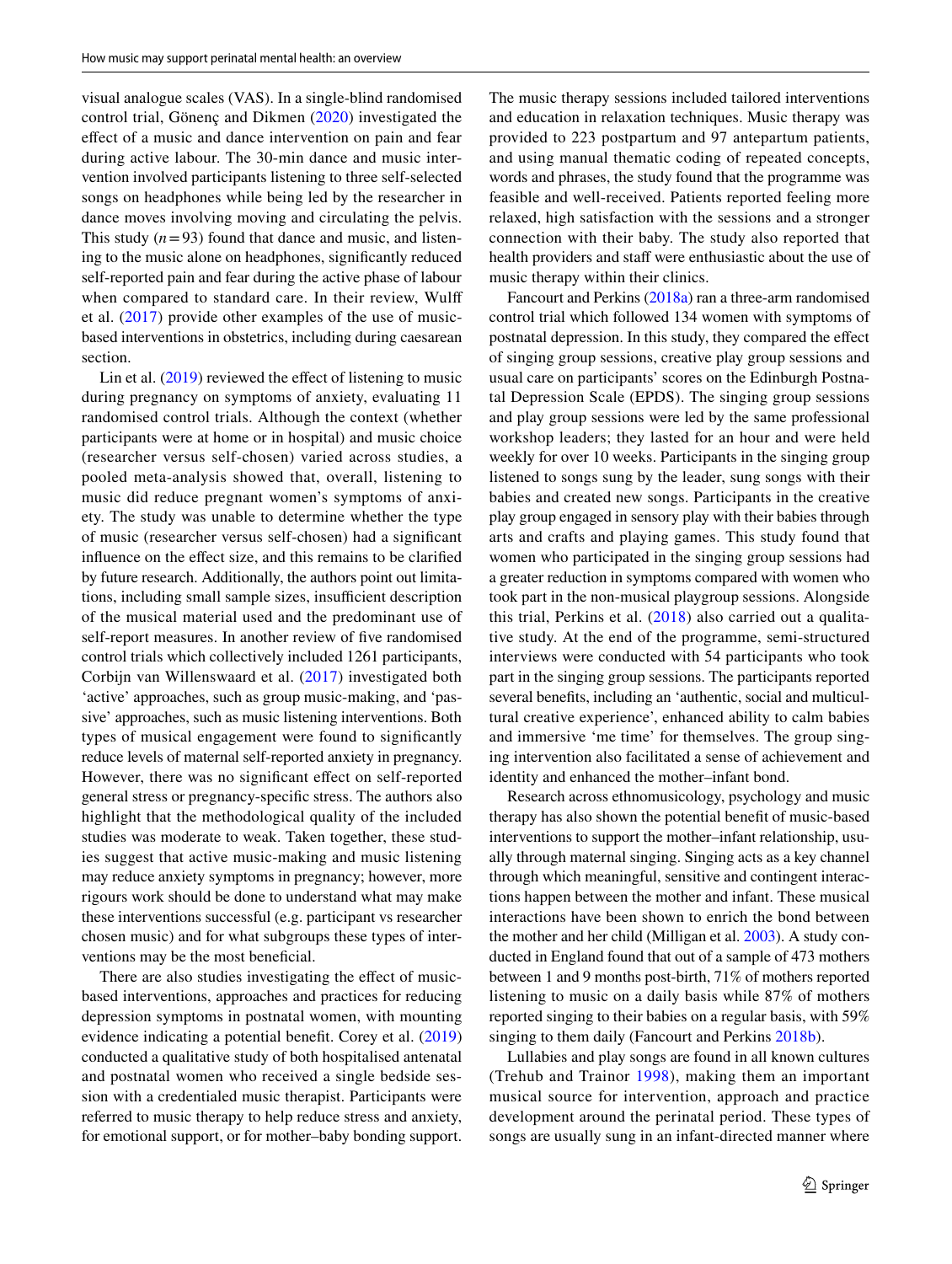the tempo is slower, the pitch variability higher and the rhythm exaggerated (Trainor et al. [1997\)](#page-8-16). Some theories suggest that infant-directed singing is one behaviour that may have evolved with the aim of enhancing mother–infant bonding (Falk [2004\)](#page-6-15), defined as the affective state of the mother towards the infant (Bicking Kinsey and Hupcey [2013\)](#page-6-16). Infant-directed singing has also been shown to be efective in maintaining infants' composure, delaying the onset of distress (Corbeil et al. [2016](#page-6-17)) and modulating their arousal levels (Shenfeld et al., [2003](#page-8-17)).

A cohort study by Persico et al. [\(2017\)](#page-7-17) investigated the effects of singing lullabies during pregnancy on mother–infant bonding, newborns' behaviour and maternal stress. The researchers recruited 156 women at 24 weeks and split them into a singing class group and an antenatal class control group. The 14 singing classes, held weekly, involved the participants learning nine musicologistselected lullabies together with a midwife. After 4 weeks, women were invited to choose one or two lullabies to continue singing at home. The control condition involved an antenatal class, led by the same midwife, without the inclusion of the lullabies. However, it is not clear what activities were included in this control condition. The study found a signifcant increase in postnatal bonding as measured by the self-report Mother–Infant Bonding Scale but no efect on prenatal attachment as measured by the Prenatal Attachment Inventory. They also found that women who participated in the singing sessions had signifcantly lower perceived maternal stress and participant-reported incidence of neonatal crying episodes and infantile colic.

Music-based interventions, approaches and practices that support the use of infant-directed singing can enhance mother–infant interactions and bonds postnatally. Research has shown that women with postnatal depression tend to sing more slowly and in a less emotionally expressive way compared with mothers without depression (de l'Etoile and Leider [2011\)](#page-6-18). Within music therapy, research has suggested that interaction coaching, where a music therapist models infantdirected singing to a depressed mother, can help support the mother and the interactions with her infant (de l'Etoile [2006](#page-6-19); O'Gorman [2007;](#page-7-18) de L'Etoile [2012\)](#page-6-20). Additionally, a study by Van Puyvelde et al. [\(2014\)](#page-8-18), conducted within an inpatient setting for the treatment of severe postnatal depression, investigated the potential of a 5-week musical intervention, led by two performing artists, for supporting mother and infant mutual engagement across four mother–infant dyads. The study found that the intervention, which included music and movement aspects, increased the frequency and duration of mutual engagement between the mother and her infant.

Taken together, studies across various disciplines have shown the potential of music-based interventions, approaches and practices in supporting women with postnatal depression and the relationship between the mother and her infant. However, diferences in methodology, approach and population across these selected studies make it difficult to understand what aspects of, and in what contexts, music-based interventions, approaches and practices may be helpful.

Listening to music during pregnancy may also have a direct effect on the foetus, especially in the last trimester as hearing develops. Kafali et al. ([2011\)](#page-7-19) showed that the foetus demonstrated a higher number of movements and an accelerated heart rate during exposure to music. Newborn babies have been shown to remember the music the mother listened to at the end of pregnancy, as well as respond to their mother's voice as heard in utero (Hepper [1991;](#page-7-20) Hepper et al. [1993](#page-7-21)). Granier-Deferre et al. [\(2011](#page-7-22)) showed that such auditory memory, shown by the heart rate response to the music they had been played in the womb, could last until at least 6 weeks after birth. While these studies present some evidence that music can afect foetal behaviour and present evidence of foetal auditory learning, there is no good evidence at the moment that being exposed to music in utero can increase the child's cognitive or behavioural development. However, there is strong evidence that maternal stress, anxiety and depression during pregnancy can increase the risk for the future child for a range of neurodevelopmental problems (Glover et al. [2018](#page-7-23)), so it remains possible that exposure to music during pregnancy may improve child outcome via an efect on the mother's mood.

## **Potential mechanisms**

Remarkably, listening to music has been shown to alter the cognitive development of the offspring in animal models. Rauscher et al. ([1998\)](#page-7-24) showed that exposing rats to Mozart from in utero to 2 months postnatally improved their ability to navigate a maze. Listening to white noise or a minimalist Philip Glass composition had no such efect. Chikahisa et al. ([2006\)](#page-6-21) showed that if mice were played Mozart in the perinatal period, it enhanced the learning performance and altered the brain-derived neurotrophic factor signalling in the adult offspring. Kim et al.  $(2013)$  found that exposure to music during pregnancy increased neurogenesis in the motor and somatosensory cortex of the rat pups. Similar efects on cognitive or behavioural outcomes have not been supported in human models (Jones and Zigler [2002](#page-7-26)).

Animal models have also found that exposure to music has the ability to reduce anxiety and depressive behaviour in ofspring after experiencing of postnatal stress. Papadakakis et al. ([2019](#page-7-27)) used a model of early maternal separation in rats. They showed that if they played Mozart to these animals between 2 weeks and 2.5 months postnatally, this reversed the behavioural efects of the maternal separation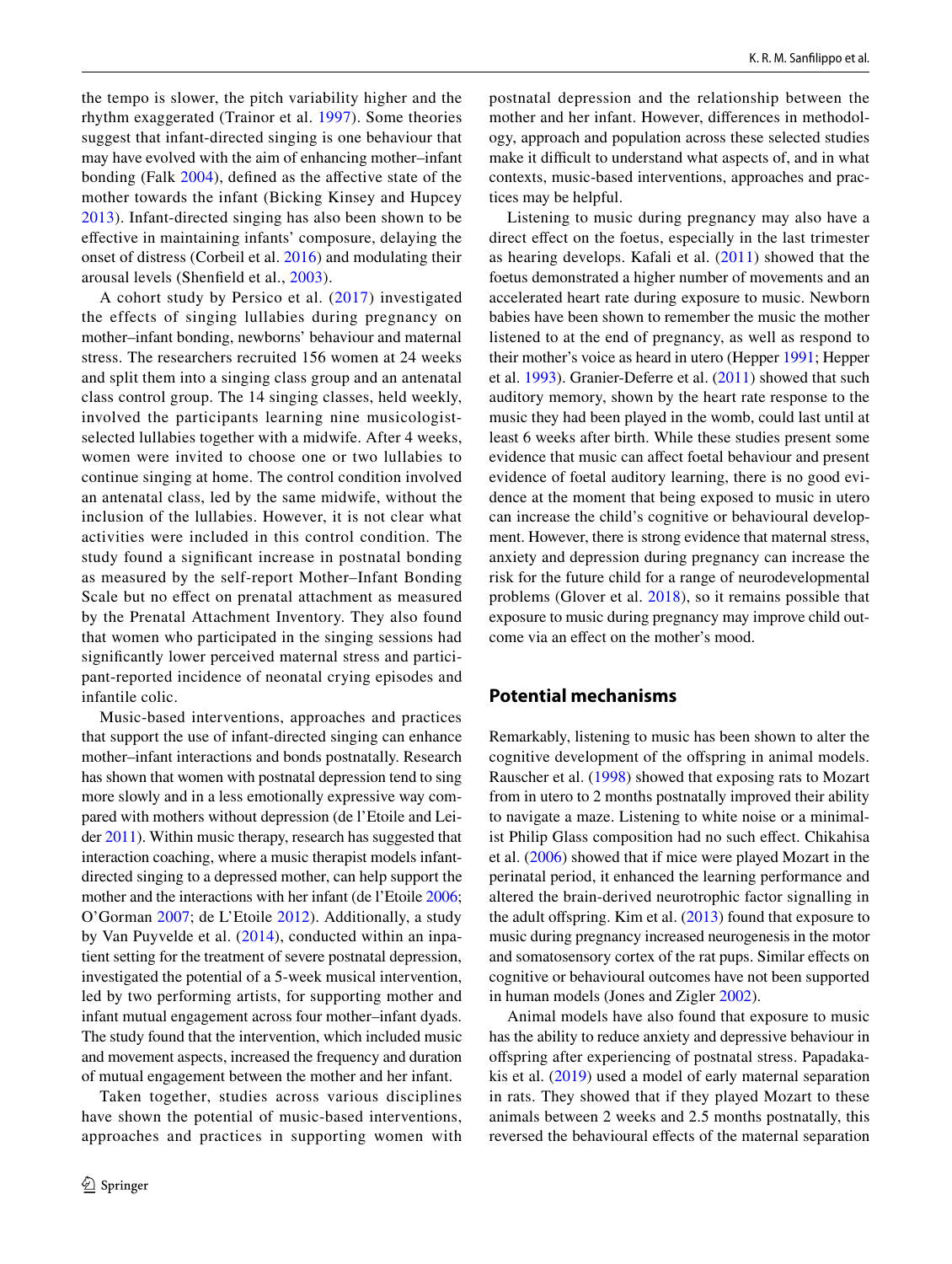and increased dendritic spine density in the CA1 region of the hippocampus. Similar efects of music on behavioural outcomes in the ofspring have been found in human models; however, evidence is limited. For example, the study discussed earlier found that infants whose mothers took part in a prenatal group that encouraged lullaby singing prenatally and postnatally cried less than those in the play group condition, as measured by self-report (Persico et al. [2017\)](#page-7-17).

There is some evidence in human models that explore the potential biological, psychological and social mechanisms that may underlie the benefcial efects of music exposure and engagement on maternal mental health, specifcally in the context of making music with others. Group music-making, either singing, dancing or playing instruments together, involves synchronisation where participants move together in time, creating a 'collective convergence' (Cross [2014](#page-6-22)). The synchronisation of movement by entraining to the beat and one another has been suggested as one potential mechanism to explain why group singing and music-making in general increases people's feelings of social cohesion (Dunbar [2012;](#page-6-6) Tarr et al. [2015](#page-8-19)). Synchronisation in music-making has also been found to have other social efects such as increased trust, shared intentions, shared attention, prosocial behaviours, shared success and positive affect (Kirschner Sebastian and Tomasello [2010](#page-7-28); Reddish et al. [2013](#page-7-29); Weinstein et al. [2016](#page-8-20); Savage et al. [2020](#page-8-3)). A potential biological mechanism to explain this efect is the activation of the endogenous opioid system, which includes β-endorphins and enkephalins which are known to foster and maintain social bonds (Machin and Dunbar [2011](#page-7-30)), increase your mood, as well as to reduce the sensation of pain. Recent studies in music psychology have explored this potential relationship and found that pain thresholds became raised after engaging in group singing (Tarr et al. [2014,](#page-8-21) [2015;](#page-8-19) Pearce et al. [2015](#page-7-31); Weinstein et al. [2016\)](#page-8-20).

Research has also focused on the psychoneuroimmunology efects of music (Fancourt et al. [2014\)](#page-6-23). For example, in a recent three-armed randomised control trial (*n*=743), researchers investigated the efects of listening to relaxing music, versus participation in a singing class led by a music therapist, compared with treatment as usual on maternal well-being and mother–infant bonding (Wulff et al. [2021](#page-8-22)). The participants in the singing group participated in two singing classes, conducted by a music therapist, who led the participants in children's songs and lullabies accompanied by live guitar. Those in the music listening group were given a CD with classical, calm music without lyrics and a soothing calm beat for use at home. Participants were also free to choose to listen to other music which they found relaxing. They measured biological markers, using saliva samples, including measures of cortisol, alpha-amylase and oxytocin levels. They found that both the singing and listening intervention showed positive efects on stress, with a greater reduction of cortisol levels and an increase in oxytocin after either listing to music or taking part in the singing group. They also found that the singing group showed a larger reduction in cortisol compared to the music listening group and a greater increase in general self-efficacy and perceived closeness to the unborn child when measured with a visual analogue scale. However, they found no signifcant efects on depressive symptoms when using the EPDS, potentially due to low baseline scores in their sample.

In a cross-over within-subjects study with mothers with babies between 3 and 14 months, researchers investigated diferences in engaging in 35-min group sessions, which involved either mother-infant singing or non-musical mother-infant round group activities on social closeness, afect and both psychological and biological markers of anxiety (Fancourt and Perkins [2018c\)](#page-7-32). The workshops were led by a trained workshop leader and were held in groups of 8–10 mother–baby dyads. Using saliva samples, they measured cortisol, cortisone and dehydroepiandrosterone (DHEA) in 43 participants. The singing workshop involved a song to start the session and close the session, the use of melodic vocal patterns and the learning of simple calming songs. The non-music round circle activity had a similar format, but instead of using songs, participants used non-melodic vocal exercises and played and talked with their babies. In this study, they found that participants who took part in the singing group had a greater increase in perceptions of social closeness, positive affect and a greater reduction in negative affect and greater decreases in both psychological and biological markers of anxiety compared to those in the non-musical group. Together, these studies highlight some of the potential psychoneuroimmunolgical, psychological and social mechanisms which may explain the positive effect of music-based interventions on maternal mental health.

#### **Music‑based interventions, approaches and practices as preventative**

Studies concerning the possible effects of music-based interventions as a preventive tool are just beginning. A recent Lancet Commission on global mental health and sustainable development specifcally aims to reframe the global mental health agenda by steering researchers away from focusing on the binary diagnostic approach and instead towards considering symptoms along a spectrum of severity (Patel et al. [2018](#page-7-33)). This general approach to mental health interventions is more refective of the actual experience of people with mental disorders and highlights the importance of both treatment and prevention (Patel et al. [2018](#page-7-33)).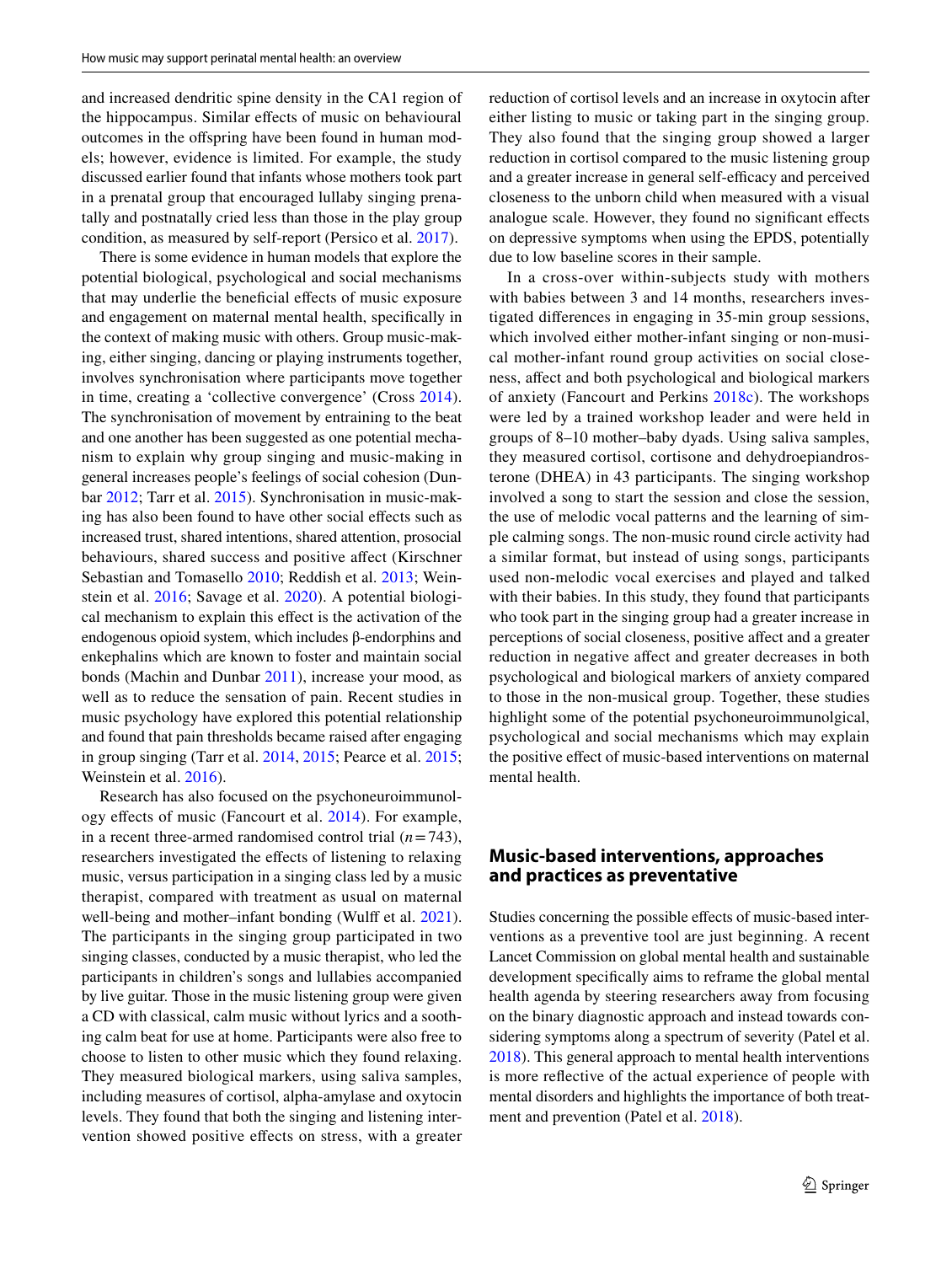The potential preventative or protective effect of music engagement for maternal mental health has been explored by a study of a prospective cohort in England (Fancourt and Perkins [2018d](#page-7-34)). This study followed 395 new mothers from the third trimester until 6 months post-birth and measured how often they listened to music, their postnatal depression symptoms using the EPDS and their overall well-being using the short Warwick–Edinburgh Mental Well-being Scale. They found that listening to music during pregnancy was associated with higher levels of well-being and reduced symptoms of postnatal depression in the frst 3 months post-birth. However, the association disappeared by 4–6 months post-birth. This study points to a potential protective efect of general music engagement; however, the potential preventative efect of music-based interventions, approaches and practices during the perinatal period has not been signifcantly investigated, indicating an important area for future research.

## **Music‑based interventions, approaches and practices across cultures**

Music interventions, approaches and practices may be particularly appropriate in the many global contexts where there is a rich musical culture, but a scarcity of trained health professionals. Parmar [\(2019\)](#page-7-12) reviewed the effects of musicbased interventions and music therapy on maternal and foetal health outcomes during the antenatal period. This review, undertaken in India, highlighted the potential application of music-based interventions and music therapy for maternal mental health in non-Western cultures, especially in countries such as India, where music is already an integral part of the culture and traditions around healing.

There has been little research on the potential efficacy of music-based interventions for maternal mental health across various contexts, specifcally in low-and-middleincome countries (LMICs), where a music-based approach might be particularly useful as it is non-stigmatising, lowcost and can be culturally embedded. In a recent feasibility study in The Gambia, West Africa, has been carried out (Sanflippo et al. [2019](#page-8-23), [2020\)](#page-7-35) a brief intervention, Community Health Intervention through Musical Engagement (CHIME), was co-developed with local Kanyeleng groups Kanyeleng groups are historically comprised of women who are dealing or have dealt with infertility or child mortality and play an important role in community ceremonies, as well as public health campaigns, commissioned by the Ministry of Health and Social Welfare (McConnell, [2019a\)](#page-7-36). The music performances of the Kanyeleng are highly entertaining and participatory, involving humour, singing, dancing, hand-clapping and percussion (McConnell [2019b\)](#page-7-37). The intervention was delivered by local Kanyeleng groups over 6 weekly hourlong sessions with groups of pregnant women across four communities. It was also delivered universally, meaning pregnant the participants ( $n = 124$ ) were recruited (from antenatal clinics) regardless of their levels of anxiety and depression symptoms. The intervention sessions involved the Kanyeleng groups leading group singing and dancing, drawing on local, well-known repertoire, but improvising new lyrics around themes of resilience, the importance of social support and some strategies to deal with the common psychological and physical challenges of pregnancy. In addition, the sessions included a traditional lullaby that the participants could draw on after their child was born. The general aim of the intervention was to create a socially supportive network and lift the women's mood, facilitated by group music-making. The control group received standard antenatal care. The feasibility trial found that not only was CHIME feasible, enjoyable and culturally acceptable but also resulted in a signifcant reduction in symptoms of anxiety and depression in those who received the intervention compared to those who received standard care (Sanflippo et al. [2020](#page-7-35)). While the potential impact of this work in The Gambia is evident, this research also has implications for research in other LMICs and other marginalised communities where poverty and other risk factors may exacerbate symptoms of maternal mental distress and the musical and cultural context affords this type of co-developed community-based approach.

## **Conclusion**

In conclusion, there is considerable evidence, albeit of varying quality, that music-based interventions, approaches and practices can support perinatal mental health in a variety of ways, including by helping reduce anxiety and pain during labour, anxiety symptoms during pregnancy and symptoms of postnatal depression. Music-based interventions, approaches and practices, especially those which involve infant-directed singing have also shown potential benefts for supporting mother–infant bonding. Potential biological, psychological and social mechanisms, including those related to the psychoneuroimmunological efects of music and the social efects of group music-making, have recently been investigated in perinatal populations. There has also been discussion around the potential preventative effect of these types of interventions and approaches, although, as of yet, very little research has been conducted. Co-developed interventions, which capitalise on existing music practices, may be especially applicable in places that have rich musical traditions but few trained mental health professions. They present a culturally-embedded, non-stigmatising and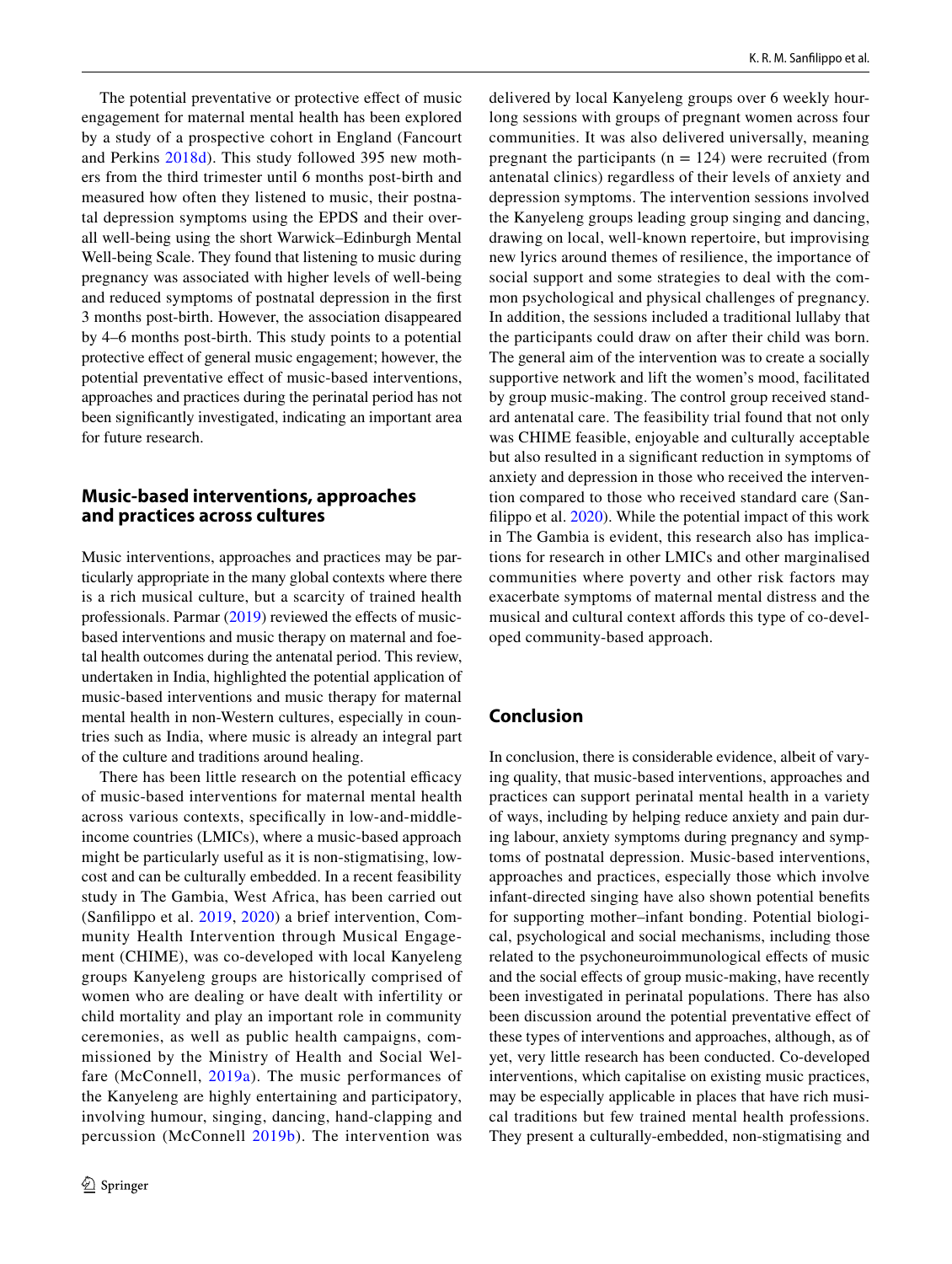low-cost intervention to support maternal mental health. Overall, this overview presented a selected set of examples of research from a variety of disciplines with the aim of stimulating future investigation into music-based interventions, approaches and practices that support perinatal mental health.

**Author contribution** The manuscript was prepared by KRMS and VG. LS provided editorial input, and all authors approved the fnal draft.

**Funding** This work was supported by a South East Network for Social Sciences/The Economic and Social Research Council-funded postdoctoral fellowship awarded to Dr Katie Rose Sanflippo (Grant Reference Number: ES/V010158/1)

**Data availability** Not applicable.

**Code availability** Not applicable.

#### **Declarations**

**Ethics approval** Not applicable.

**Consent to participate** Not applicable

**Consent for publication** Not applicable.

**Conflict of interest** The authors declare no competing interests.

**Open Access** This article is licensed under a Creative Commons Attribution 4.0 International License, which permits use, sharing, adaptation, distribution and reproduction in any medium or format, as long as you give appropriate credit to the original author(s) and the source, provide a link to the Creative Commons licence, and indicate if changes were made. The images or other third party material in this article are included in the article's Creative Commons licence, unless indicated otherwise in a credit line to the material. If material is not included in the article's Creative Commons licence and your intended use is not permitted by statutory regulation or exceeds the permitted use, you will need to obtain permission directly from the copyright holder. To view a copy of this licence, visit <http://creativecommons.org/licenses/by/4.0/>.

# **References**

- <span id="page-6-3"></span>Aalbers S, Fusar-Poli L, Freeman RE et al (2017) Music therapy for depression. Cochrane Database Syst Rev 11(11):CD004517. <https://doi.org/10.1002/14651858.CD004517.pub3>
- <span id="page-6-16"></span>Bicking Kinsey C, Hupcey JE (2013) State of the science of maternalinfant bonding: a principle-based concept analysis. Midwifery 29:1314–1320. <https://doi.org/10.1016/j.midw.2012.12.019>
- <span id="page-6-8"></span>Bieleninik Ł, Ghetti C, Gold C (2016) Music therapy for preterm infants and their parents: a meta-analysis. Pediatrics 138:e20160971. <https://doi.org/10.1542/peds.2016-0971>
- <span id="page-6-11"></span>Buglione A, Saccone G, Mas M et al (2020) Efect of music on labor and delivery in nulliparous singleton pregnancies: a randomized clinical trial. Arch Gynecol Obstet 301:693–698. [https://doi.org/](https://doi.org/10.1007/s00404-020-05475-9) [10.1007/s00404-020-05475-9](https://doi.org/10.1007/s00404-020-05475-9)
- <span id="page-6-21"></span>Chikahisa S, Sei H, Morishima M et al (2006) Exposure to music in the perinatal period enhances learning performance and alters BDNF/ TrkB signaling in mice as adults. Behav Brain Res 169:312–319. <https://doi.org/10.1016/j.bbr.2006.01.021>
- <span id="page-6-4"></span>Clift S (2012) Singing, Wellbeing, and Health. In: Macdonald RAR, Kreutz G, Mitchell LA (eds) Music, Health, and Wellbeing. Oxford University Press, Oxford, pp 113–124
- <span id="page-6-17"></span>Corbeil M, Trehub SE, Peretz I (2016) Singing delays the onset of infant distress. Infancy 21:373–391. [https://doi.org/10.1111/infa.](https://doi.org/10.1111/infa.12114) [12114](https://doi.org/10.1111/infa.12114)
- <span id="page-6-10"></span>Corbijn van Willenswaard K, Lynn F, McNeill J et al (2017) Music interventions to reduce stress and anxiety in pregnancy: a systematic review and meta-analysis. BMC Psychiatry 17:1–9. [https://](https://doi.org/10.1186/s12888-017-1432-x) [doi.org/10.1186/s12888-017-1432-x](https://doi.org/10.1186/s12888-017-1432-x)
- <span id="page-6-12"></span>Corey K, Fallek R, Benattar M (2019) Bedside music therapy for women during antepartum and postpartum hospitalization. MCN Am J Matern Child Nurs 44:277–283. [https://doi.org/10.1097/](https://doi.org/10.1097/NMC.0000000000000557) NMC.00000000000000557
- <span id="page-6-22"></span>Cross I (2014) Music and communication in music psychology. Psychol Music 42:809–819.<https://doi.org/10.1177/0305735614543968>
- <span id="page-6-7"></span>Daykin N, Mansfeld L, Meads C et al (2018) What works for wellbeing? A systematic review of wellbeing outcomes for music and singing in adults. Perspect Public Health 138:39–46. [https://doi.](https://doi.org/10.1177/1757913917740391) [org/10.1177/1757913917740391](https://doi.org/10.1177/1757913917740391)
- <span id="page-6-19"></span>de l'Etoile SK (2006) Infant-directed singing: a theory for clinical intervention. Music Ther Perspect 24:22–29. [https://doi.org/10.](https://doi.org/10.1093/mtp/24.1.22) [1093/mtp/24.1.22](https://doi.org/10.1093/mtp/24.1.22)
- <span id="page-6-9"></span>de l'Etoile SK (2008) Teaching the youngest learners: musical experiences for infants. Gen Music Today 22:35–37. [https://doi.org/10.](https://doi.org/10.1177/1048371308323032) [1177/1048371308323032](https://doi.org/10.1177/1048371308323032)
- <span id="page-6-20"></span>de L'Etoile SK (2012) Responses to infant-directed singing in infants of mothers with depressive symptoms. Arts Psychother 39:353–366. <https://doi.org/10.1016/j.aip.2012.05.003>
- <span id="page-6-18"></span>de L'Etoile SK, Leider CN (2011) Acoustic parameters of infantdirected singing in mothers with depressive symptoms. Infant Behav Dev 34:248–256. [https://doi.org/10.1016/j.infbeh.2010.](https://doi.org/10.1016/j.infbeh.2010.12.013) [12.013](https://doi.org/10.1016/j.infbeh.2010.12.013)
- <span id="page-6-2"></span>DeNora T (2000) Music in everyday life. Cambridge University Press, Cambridge
- <span id="page-6-5"></span>Dingle GA, Clift S, Finn S et al (2019) An agenda for best practice research on group singing, health, and well-being. Music Sci 2:1–15.<https://doi.org/10.1177/2059204319861719>
- <span id="page-6-6"></span>Dunbar RIM (2012) On the evolutionary function of song and dance. In: Bannan N (ed) Music, Language and Human Evolution. Oxford University Press, Oxford, pp 201–214
- <span id="page-6-1"></span>Edwards J (ed) (2016) The Oxford handbook of music therapy. Oxford University Press, Oxford
- <span id="page-6-15"></span>Falk D (2004) Prelinguistic evolution in early hominins: whence motherese? Behav Brain Sci 27:491–503. [https://doi.org/10.1017/](https://doi.org/10.1017/s0140525x04000111) [s0140525x04000111](https://doi.org/10.1017/s0140525x04000111)
- <span id="page-6-0"></span>Fancourt D, Finn S (2020) What is the evidence on the role of the arts in improving health and well-being? A scoping review. Copenhagen: WHO Regional Office for Europe; 2019 (Health Evidence Network (HEN) synthesis report 67)
- <span id="page-6-23"></span>Fancourt D, Ockelford A, Belai A (2014) The psychoneuroimmunological effects of music: a systematic review and a new model. Brain Behav Immun 36:15–26. [https://doi.org/10.1016/j.bbi.2013.](https://doi.org/10.1016/j.bbi.2013.10.014) [10.014](https://doi.org/10.1016/j.bbi.2013.10.014)
- <span id="page-6-13"></span>Fancourt D, Perkins R (2018a) Effect of singing interventions on symptoms of postnatal depression: three-arm randomised controlled trial. Br J Psychiatry 212:119–121. [https://doi.org/10.1192/bjp.](https://doi.org/10.1192/bjp.2017.29) [2017.29](https://doi.org/10.1192/bjp.2017.29)
- <span id="page-6-14"></span>Fancourt D, Perkins R (2018b) Maternal engagement with music up to nine months post-birth: fndings from a cross-sectional study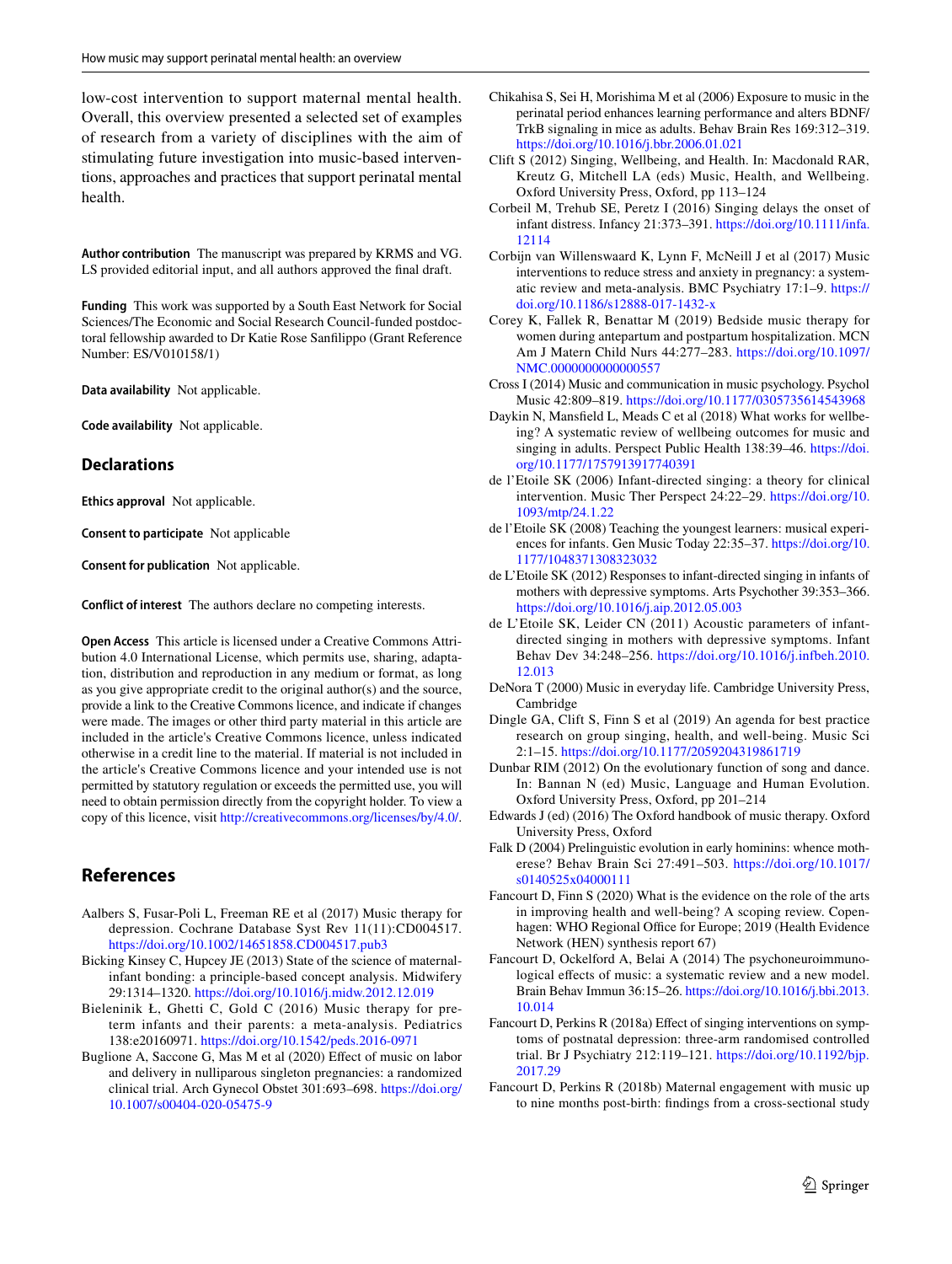in England. Psychol Music 46:238–251. [https://doi.org/10.1177/](https://doi.org/10.1177/0305735617705720) [0305735617705720](https://doi.org/10.1177/0305735617705720)

- <span id="page-7-32"></span>Fancourt D, Perkins R (2018c) The efects of mother–infant singing on emotional closeness, afect, anxiety, and stress hormones. Music Sci 1:1–10.<https://doi.org/10.1177/2059204317745746>
- <span id="page-7-34"></span>Fancourt D, Perkins R (2018d) Could listening to music during pregnancy be protective against postnatal depression and poor wellbeing post birth? Longitudinal associations from a preliminary prospective cohort study. BMJ Open 8:21251. [https://doi.org/10.](https://doi.org/10.1136/bmjopen-2017-021251) [1136/bmjopen-2017-021251](https://doi.org/10.1136/bmjopen-2017-021251)
- <span id="page-7-6"></span>Fancourt D, Perkins R, Ascenso S et al (2016) Effects of group drumming interventions on anxiety, depression, social resilience and infammatory immune response among mental health service users. PLoS ONE 11:e0151136. [https://doi.org/10.1371/journal.](https://doi.org/10.1371/journal.pone.0151136) [pone.0151136](https://doi.org/10.1371/journal.pone.0151136)
- <span id="page-7-8"></span>Freeman W (2000) A neurobiological role of music in social bonding. In: Wallin NL, Merker B, Brown S (eds) The Origins of Music. MIT Press, Cambridge, pp 411–424
- <span id="page-7-23"></span>Glover V, O'Donnell KJ, O'Connor TG, Fisher J (2018) Prenatal maternal stress, fetal programming, and mechanisms underlying later psychopathology—a global perspective. Dev Psychopathol 30:843–854.<https://doi.org/10.1017/S095457941800038X>
- <span id="page-7-13"></span>Gönenç İM, Dikmen HA (2020) Efects of dance and music on pain and fear during childbirth. J Obstet Gynecol Neonatal Nurs 49:144– 153.<https://doi.org/10.1016/j.jogn.2019.12.005>
- <span id="page-7-22"></span>Granier-Deferre C, Bassereau S, Ribeiro A et al (2011) A melodic contour repeatedly experienced by human near-term fetuses elicits a profound cardiac reaction one month after birth. PLoS ONE 6:e17304. <https://doi.org/10.1371/journal.pone.0017304>
- <span id="page-7-9"></span>Haslbeck FB (2012) Music therapy for premature infants and their parents: an integrative review. Nord J Music Ther 21:203–226. <https://doi.org/10.1080/08098131.2011.648653>
- <span id="page-7-20"></span>Hepper PG (1991) An examination of fetal learning before and after birth. Ir J Psychol 12:95–107. [https://doi.org/10.1080/03033](https://doi.org/10.1080/03033910.1991.10557830) [910.1991.10557830](https://doi.org/10.1080/03033910.1991.10557830)
- <span id="page-7-21"></span>Hepper PG, Scott D, Shahidullah S (1993) Newborn and fetal response to maternal voice. J Reprod Infant Psychol 11:147– 153. <https://doi.org/10.1080/02646839308403210>
- <span id="page-7-7"></span>Heydon R, Fancourt D, Cohen A (eds) (2020) The Routledge Companion to Interdisciplinary Studies in Singing, Volume III: Wellbeing. Routledge, New York
- <span id="page-7-11"></span>Hollins Martin CJ (2014) A narrative literature review of the therapeutic efects of music upon childbearing women and neonates. Complement Ther Clin Pract 20:262–267. [https://doi.org/10.](https://doi.org/10.1016/j.ctcp.2014.07.011) [1016/j.ctcp.2014.07.011](https://doi.org/10.1016/j.ctcp.2014.07.011)
- <span id="page-7-2"></span>House of Lords (2019) Music in society: joining the dots. [http://](http://musicinsociety.uk/) [musicinsociety.uk/](http://musicinsociety.uk/). Accessed 26 July 2021
- <span id="page-7-26"></span>Jones SM, Zigler E (2002) The Mozart effect not learning from history. J Appl Dev Psychol 23:355–372. [https://doi.org/10.1016/](https://doi.org/10.1016/S0193-3973(02)00113-2) [S0193-3973\(02\)00113-2](https://doi.org/10.1016/S0193-3973(02)00113-2)
- <span id="page-7-4"></span>Juslin PN, Västfäll D (2008) Emotional responses to music: the need to consider underlying mechanisms. Behav Brain Sci 31:559– 621. <https://doi.org/10.1017/S0140525X08005293>
- <span id="page-7-19"></span>Kafali H, Derbent A, Keskin E et al (2011) Effect of maternal anxiety and music on fetal movements and fetal heart rate patterns. J Matern Fetal Neonatal Med 24:461–464. [https://doi.org/10.](https://doi.org/10.3109/14767058.2010.501122) [3109/14767058.2010.501122](https://doi.org/10.3109/14767058.2010.501122)
- <span id="page-7-25"></span>Kim CH, Lee SC, Shin JW et al (2013) Exposure to music and noise during pregnancy infuences neurogenesis and thickness in motor and somatosensory cortex of rat pups. Int Neurourol J 17:107–113. <https://doi.org/10.5213/inj.2013.17.3.107>
- <span id="page-7-28"></span>Kirschner Sebastian S, Tomasello M (2010) Joint music making promotes prosocial behavior in 4-year-old children. Evol Hum Behav 31:354–364. [https://doi.org/10.1016/j.evolhumbehav.](https://doi.org/10.1016/j.evolhumbehav.2010.04.004) [2010.04.004](https://doi.org/10.1016/j.evolhumbehav.2010.04.004)
- <span id="page-7-14"></span>Lin C-J, Chang Y-C, Chang Y-H et al (2019) Music interventions for anxiety in pregnant women: a systematic review and metaanalysis of randomized controlled trials. J Clin Med 8:1884. <https://doi.org/10.3390/jcm8111884>
- <span id="page-7-5"></span>Lundqvist LO, Carlsson F, Hilmersson P, Juslin PN (2009) Emotional responses to music: experience, expression, and physiology. Psychol Music 37:61–90.<https://doi.org/10.1177/0305735607086048>
- <span id="page-7-3"></span>MacDonald R (2013) Music, health, and well-being: a review. Int J Qual Stud Health Well-being 8:20635. [https://doi.org/10.3402/](https://doi.org/10.3402/qhw.v8i0.20635) [qhw.v8i0.20635](https://doi.org/10.3402/qhw.v8i0.20635)
- <span id="page-7-0"></span>MacDonald R, Kreutz G, Mitchell L (eds) (2012a) Music, health, and well-being. Oxford University Press, Oxford
- <span id="page-7-1"></span>MacDonald RAR, Kreutz G, Mitchell L (eds) (2012b) Music, health, and wellbeing. Oxford University Press, Oxford
- <span id="page-7-30"></span>Machin, A.J., Dunbar, R (2011). The brain opioid theory of social attachment: a review of the evidence, Behaviour, 148:985–1025. <https://doi.org/10.1163/000579511X596624>
- <span id="page-7-36"></span>McConnell, BB (2019a). Music, health, and power: singing the unsayable in The Gambia. Routledge, London
- <span id="page-7-37"></span>McConnell BB (2019b) Gambia: history, culture, and geography of music. In: Sturman J (ed) The SAGE International Encyclopedia of Music and Culture. SAGE Publications Inc, Thousand Oaks, pp 974–975
- <span id="page-7-10"></span>McKinney CH (1990) Music therapy in obstetrics: a review. Music Ther Perspect 8:57–60. <https://doi.org/10.1093/mtp/8.1.57>
- <span id="page-7-16"></span>Milligan K, Atkinson L, Trehub SE et al (2003) Maternal attachment and the communication of emotion through song. Infant Behav Dev 26:1–13. <https://doi.org/10.1080/14616734.2014.996573>
- <span id="page-7-18"></span>O'Gorman S (2007) Infant-directed singing in neonatal and paediatric intensive care. Aust N Z J Fam Ther 28:100–108. [https://](https://doi.org/10.1375/anft.28.2.100) [doi.org/10.1375/anft.28.2.100](https://doi.org/10.1375/anft.28.2.100)
- <span id="page-7-27"></span>Papadakakis A, Sidiropoulou K, Panagis G (2019) Music exposure attenuates anxiety- and depression-like behaviors and increases hippocampal spine density in male rats. Behav Brain Res 372:112023. <https://doi.org/10.1016/j.bbr.2019.112023>
- <span id="page-7-12"></span>Parmar PN (2019) Music therapy and music medicine during antenatal period: mechanisms and evidence of efects on maternal and fetal health. Indian J Integr Med 1:1–7
- <span id="page-7-33"></span>Patel V, Saxena S, Lund C et al (2018) The Lancet Commission on global mental health and sustainable development. Lancet 392:1553–1598. [https://doi.org/10.1016/S0140-6736\(18\)](https://doi.org/10.1016/S0140-6736(18)31612-X) [31612-X](https://doi.org/10.1016/S0140-6736(18)31612-X)
- <span id="page-7-31"></span>Pearce E, Launay J, Dunbar RIM (2015) The ice-breaker effect: singing mediates fast social bonding. R Soc Open Sci 2:150221. <https://doi.org/10.1098/rsos.150221>
- <span id="page-7-15"></span>Perkins R, Yorke S, Fancourt D (2018) How group singing facilitates recovery from the symptoms of postnatal depression: a comparative qualitative study. BMC Psychol 6:41. [https://doi.](https://doi.org/10.1186/s40359-018-0253-0) [org/10.1186/s40359-018-0253-0](https://doi.org/10.1186/s40359-018-0253-0)
- <span id="page-7-17"></span>Persico G, Antolini L, Vergani P et al (2017) Maternal singing of lullabies during pregnancy and after birth: Effects on motherinfant bonding and on newborns' behaviour Concurrent Cohort Study. Women Birth 30:e214–e220. [https://doi.org/10.1016/j.](https://doi.org/10.1016/j.wombi.2017.01.007) [wombi.2017.01.007](https://doi.org/10.1016/j.wombi.2017.01.007)
- <span id="page-7-24"></span>Rauscher FH, Robinson KD, Jens JJ (1998) Improved maze learning through early music exposure in rats. Neurol Res 20:427–432. <https://doi.org/10.1080/01616412.1998.11740543>
- <span id="page-7-29"></span>Reddish P, Fischer R, Bulbulia J (2013) Let's dance together: synchrony, shared intentionality and cooperation. PLoS One 8:e71182. <https://doi.org/10.1371/journal.pone.0071182>
- <span id="page-7-35"></span>Sanflippo KRM, McConnell B, Cornelius V et al (2020) Community psychosocial music intervention (CHIME) to reduce antenatal common mental disorder symptoms in The Gambia: a feasibility trial. BMJ Open 10:e040287. [https://doi.org/10.1136/bmjop](https://doi.org/10.1136/bmjopen-2020-040287) [en-2020-040287](https://doi.org/10.1136/bmjopen-2020-040287)